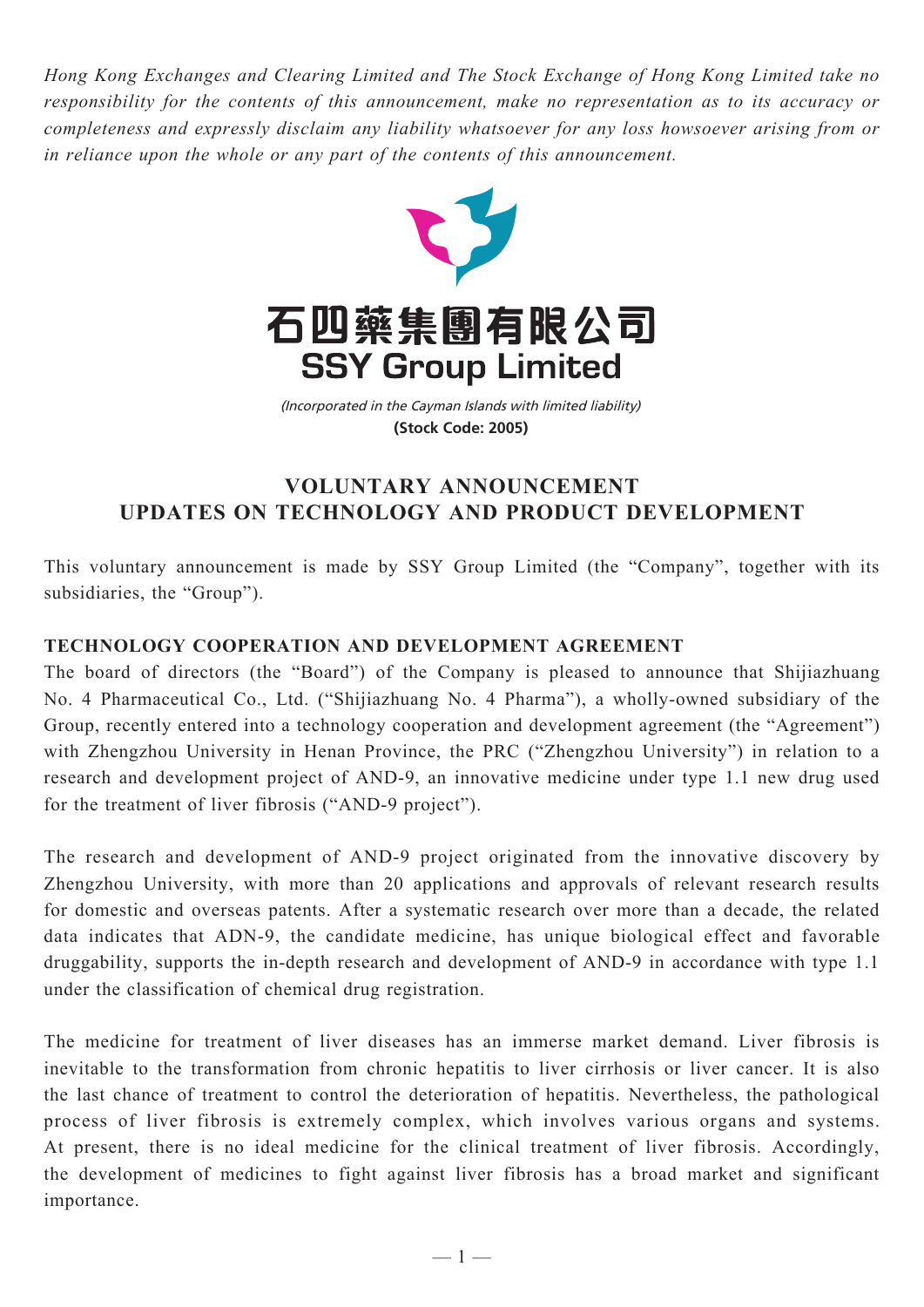Pursuant to the Agreement, Shijiazhuang No. 4 Pharma is entitled to the domestic exclusive permit of relevant patent, while overseas permits are shared by both parties to the Agreement. Both parties to the Agreement shall complete the pre-clinical research of AND-9 and its oral solid dosage form under the responsibilities agreed in the Agreement and report to China Food and Drug Administration (CFDA) of the PRC to obtain the Approval for Drug Clinical Trials; Shijiazhuang No. 4 Pharma shall be responsible for organizing the implementation of the clinical trials of AND-9 and its oral solid dosage form, reporting to CFDA and obtaining the New Drug Certificate and the Drug Production Approval. The Approval for Drug Clinical Trials and the New Drug Certificate will be jointly owned by both parties to the Agreement, while the Drug Production Approval will be owned by Shijiazhuang No. 4 Pharma.

Pursuant to the Agreement, the aggregate investment in the research and development of AND-9 project is Renminbi ("RMB") 50 million, which is settled by instalments under respective research phases by Shijiazhuang No.4 Pharma, with detailed arrangements as follows: payment of an aggregate RMB 11 million by Shijiazhuang No.4 Pharma to Zhengzhou University within sixty working days after the signing of the Agreement; a further payment of an aggregate RMB 26 million by Shijiazhuang No.4 Pharma to Zhengzhou University within sixty working days after the grant of the Approval for Drug Clinical Trials; and a further payment of the remaining RMB 13 million in the aggregate to Zhengzhou University within twenty working days after the completion of a total of three phases of clinical trials and obtaining clinical trial reports by Shijiazhuang No. 4 Pharma. In the event that the products of oral solid dosage form of AND-9 are launched eventually, within ten years after the launch, Shijiazhuang No. 4 Pharma shall pay a sales commission to Zhengzhou University at a rate of 2% of sales revenue for every year after the product launch.

The Agreement and the transactions contemplated thereunder do not constitute a notifiable transaction for the Company under Chapter 14 of the Rules Governing the Listing of Securities on The Stock Exchange of Hong Kong Limited (the "Listing Rules") nor a connected transaction under Chapter 14A of the Listing Rules.

## **Update on Product Development**

The Board of the Company is also pleased to announce that the Group has obtained the approval for production and registration for Ambroxol Hydrochloride and Sodium Chloride Injection (100ml) in upright polypropylene infusion soft bag from the CFDA. Ambroxol Hydrochloride is mainly used for treatment of respiratory diseases. It promotes mucus clearance and eases cough, and is under previous type 6 chemical drug.